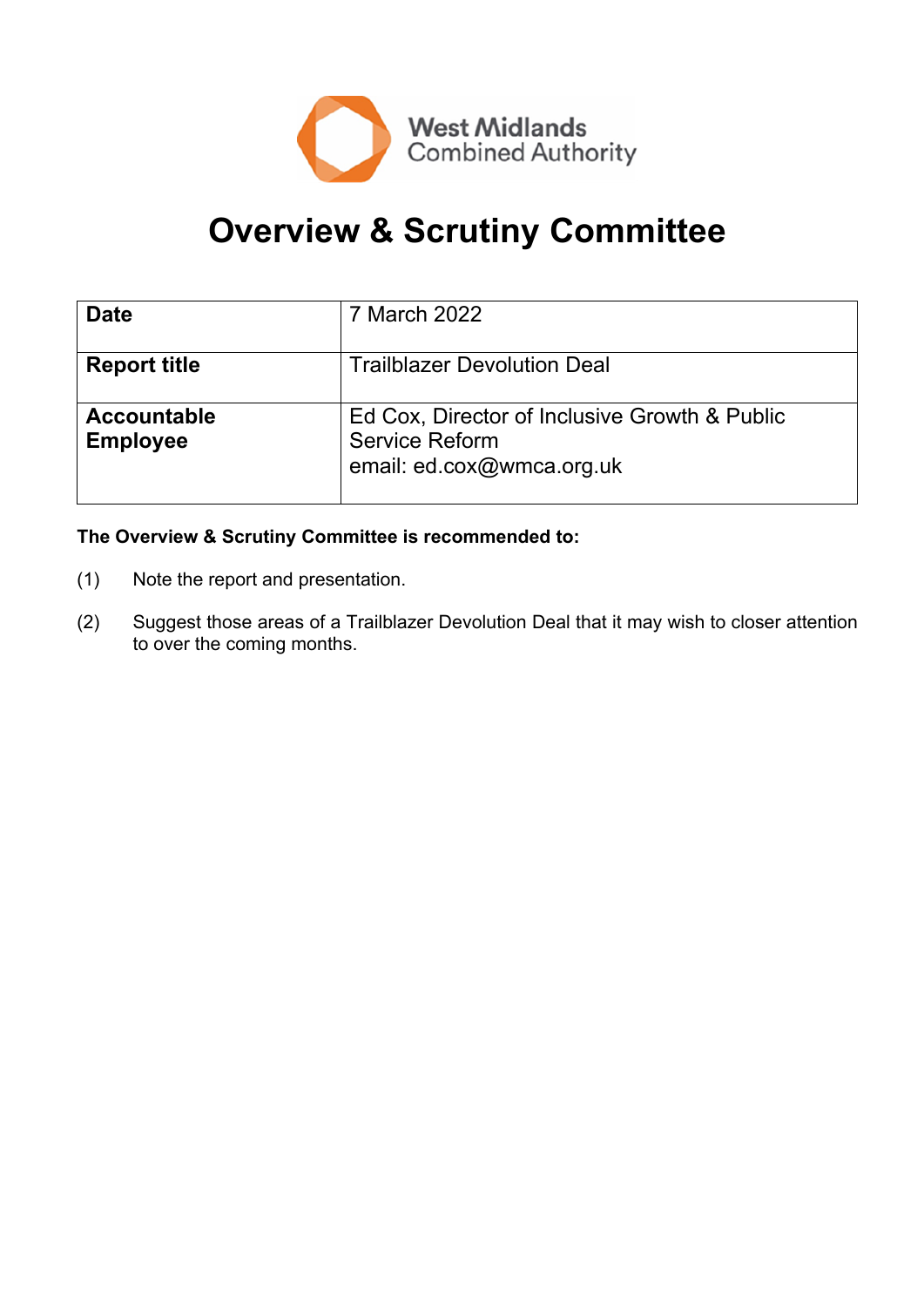## **Purpose**

1. To inform the Overview & Scrutiny Committee of the proposed plans for co-ordinating our response to the Government's invitation to negotiate a Trailblazer Devolution Deal and invite their feedback and reflections.

## **Context**

- 2. The Levelling Up White Paper (LUWP) was published on 2 February. It defines 'levelling up' as:
	- $\bullet$  Increasing opportunity across the UK:
	- Reducing disparities between and within regions.
- 3. It also challenges some of the existing orthodoxy on theories of regional growth and development. A separate briefing note covers the analysis and policy topics discussed in the LUWP in more detail.
- 4. The LUWP announced a number of policy initiatives for the West Midlands, including an Innovation Accelerator, £28m from the Brownfield Housing Fund and funding for Digital Bootcamps in the region.
- 5. The LUWP sets out 12 levelling up 'missions' and makes the case for long-term 'system change' involving more effective spatial considerations in policy-making and further devolution to empower local decision-making.
- 6. The 12 missions of levelling up are all to be achieved by 2030:
	- *1. By 2030, pay, employment and productivity will have risen in every area of the UK, with each containing a globally competitive city, with the gap between the top performing and other areas closing.*
	- *2. By 2030, domestic public investment in Research & Development outside the Greater South East will increase by at least 40% and at least one third over the Spending Review period, with that additional government funding seeking to leverage at least twice as much private sector investment over the long term to stimulate innovation and productivity growth.*
	- *3. By 2030, local public transport connectivity across the country will be significantly closer to the standards of London, with improved services, simpler fares and integrated ticketing.*
	- *4. By 2030, the UK will have nationwide gigabit-capable broadband and 4G coverage, with 5G coverage for the majority of the population.*
	- *5. By 2030, the number of primary school children achieving the expected standard in reading, writing and maths will have significantly increased. In England, this will mean 90% of children will achieve the expected standard, and the percentage of children meeting the expected standard in the worst performing areas will have increased by over a third.*
	- *6. By 2030, the number of people successfully completing high-quality skills training will have significantly increased in every area of the UK. In England, this will lead to 200,000 more people successfully completing high-quality skills training annually, driven by 80,000 more people completing courses in the lowest skilled areas.*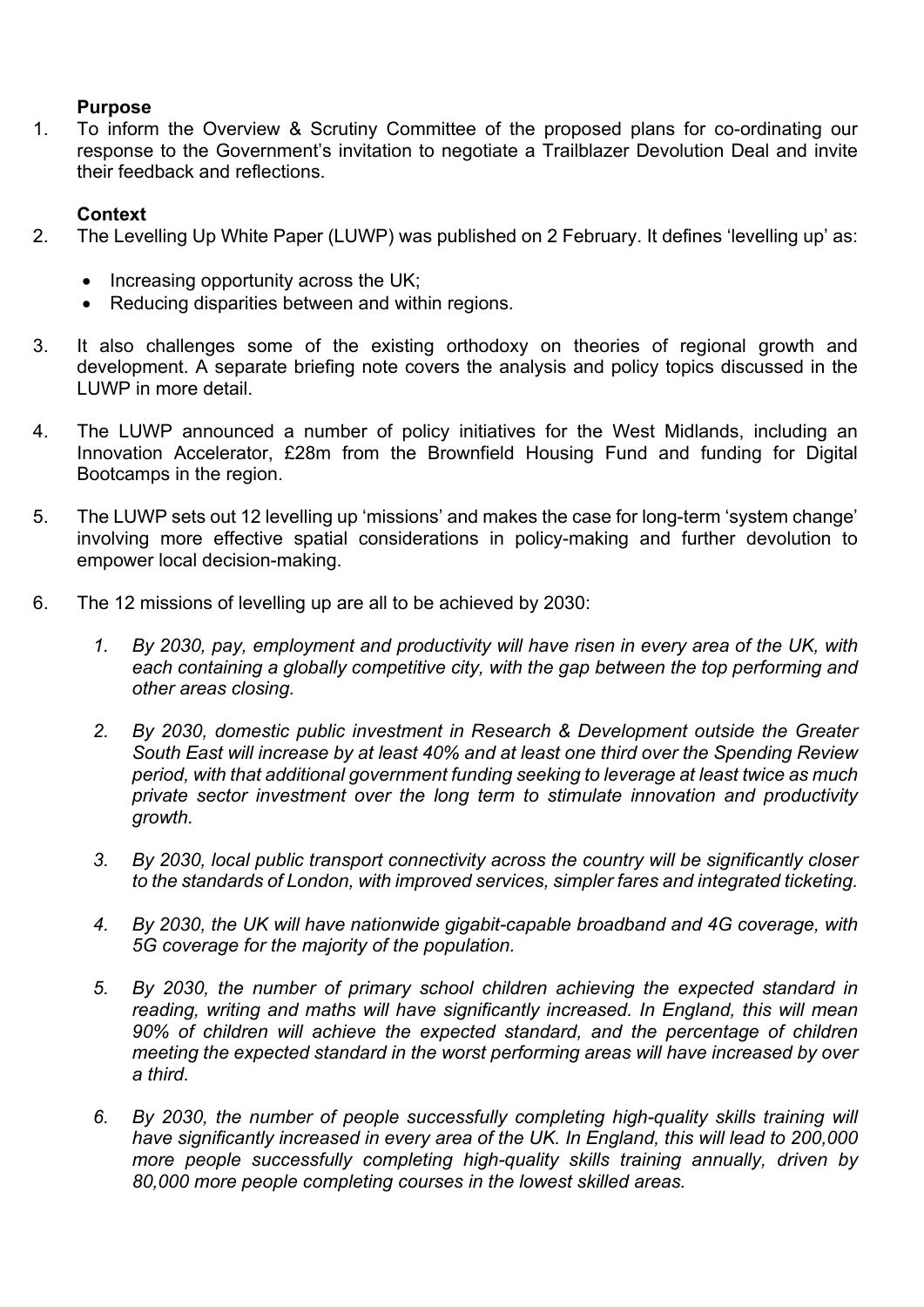- *7. By 2030, the gap in Healthy Life Expectancy (HLE) between local areas where it is highest and lowest will have narrowed, and by 2035 HLE will rise by 5 years.*
- *8. By 2030, well-being will have improved in every area of the UK, with the gap between top performing and other areas closing.*
- *9. By 2030, pride in place, such as people's satisfaction with their town centre and engagement in local culture and community, will have risen in every area of the UK, with the gap between the top performing and other areas closing.*
- *10. By 2030, renters will have a secure path to ownership with the number of first-time buyers increasing in all areas; and the government's ambition is for the number of non-decent rented homes to have fallen by 50%, with the biggest improvements in the lowest performing areas.*
- *11. By 2030, homicide, serious violence, and neighbourhood crime will have fallen, focused on the worst-affected areas.*
- *12. By 2030, every part of England that wants one will have a devolution deal with powers at or approaching the highest level of devolution and a simplified, long-term funding settlement.*
- 7. In addition to the announcements mentioned above, which we are already working to implement in the region, the LUWP discussed deepening devolution across the UK, offering a number of devolved powers to regions who want them.
- 8. However, the offer for the West Midlands goes even further. We, alongside Greater Manchester, have been invited to negotiate a Trailblazer Devolution Deal (TDD) which goes beyond what is on offer to the rest of the country. We have the opportunity to seek ambitious changes to increase the powers and resources devolved to us, strengthening our region and setting us up for future success.
- 9. With nothing apparently 'off the menu', this represents a significant opportunity to secure new powers and resources for the region across a wide range of policy areas in order to drive forward local and regional priorities to bolster economic recovery and build a fairer, greener, healthier West Midlands.

#### **Principles**

- 10. There have been a number of informal meetings of the mayor, local authority leaders and other regional stakeholders, as well as initial meetings with government officials and ministerial aides. Based on these, a number of principles have been articulated to help guide the TDD process. These can be framed as follows:
	- It is essential that we are very clear about our priorities and focus our efforts on those matters that align with local and regional plans which align with the levelling up missions.
	- There needs to be extensive involvement of local authorities and wider stakeholders, including the private and voluntary sectors, throughout the policy development and negotiation process.
	- It will be essential to secure private sector support for many of our devolution propositions and, where relevant, demonstrate their co-investment in key priorities.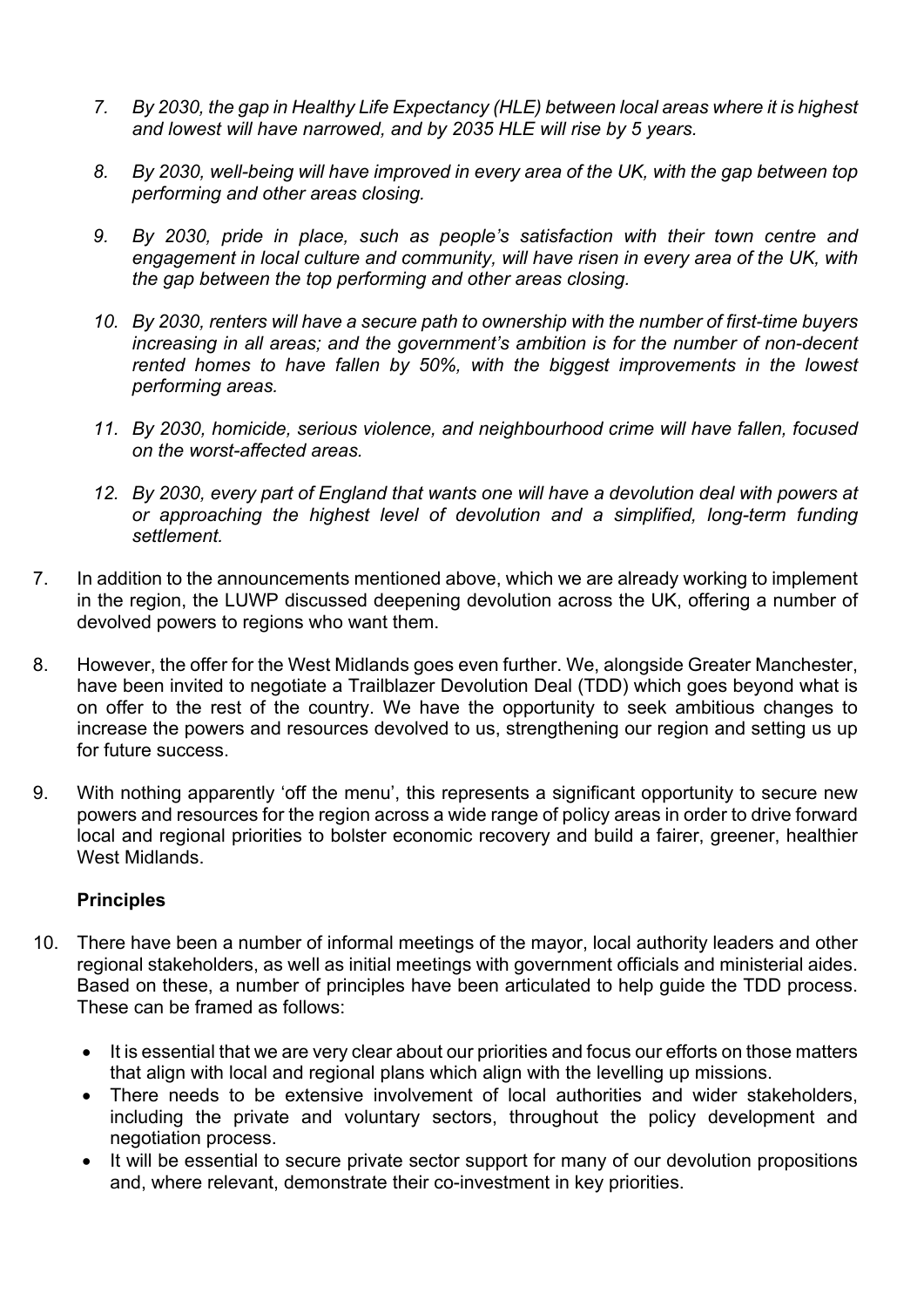- In order to address intra-regional inequalities and local pockets of deprivation, it is important that the devolution process makes provision for the 'double-devolution' of certain powers and resources.
- The opportunity provided by the TDD should be focused on drawing powers down from government and not 'sucking powers up' from local authorities.
- There will be a strong emphasis on data and accountability and the ability to demonstrate progress on achieving the levelling up missions for any devolution proposition.

#### **Policy opportunities and workstreams**

- 11. The LUWP is extensive and mentions in excess of 100 different policy topics on which we could take a stance or seek deeper devolution.
- 12. In order to initially process these opportunities, we have identified 20 workstreams through which to progress this work. These are as follows:

| Inclusive economic<br>growth   | Innovation                               |
|--------------------------------|------------------------------------------|
|                                | *WM Smart City Region                    |
|                                | <b>LEP</b> Integration                   |
|                                | <b>Trade and Investment</b>              |
|                                | <b>Business Support System</b>           |
| Building human capital         | <b>Skills</b>                            |
|                                | Education                                |
|                                | *UKSPF (Multiply)                        |
| Connecting communities         | *Housing, regen and planning             |
|                                | Transport                                |
|                                | Net Zero (BEIS)                          |
|                                | Digital                                  |
| <b>Building social capital</b> | Homelessness prevention                  |
|                                | Health                                   |
|                                | Crime, community safety and resilience   |
|                                | Social capital and social economy        |
|                                | Culture                                  |
| Cross-cutting                  | Funding                                  |
|                                | Benefits for non-constituent authorities |
|                                | Data and transparency                    |

*\*Indicates workstreams where there is some work which can be taken forward outside of the TDD itself but will be part of our joined-up approach to responding to the LUWP.*

- 13. Each workstream has been allocated a lead co-ordinating officer with a Strategic Leadership Team sponsor. Workstream leads are responsible for developing a stakeholder engagement plan to ensure the involvement of relevant partners in policy development. It is vital that as far as possible they use existing boards, forums, officer groups and other bodies in order to progress their work.
- 14. There are clearly overlaps between different workstreams and over time it is likely that some will merge or cease activity as priorities become clearer.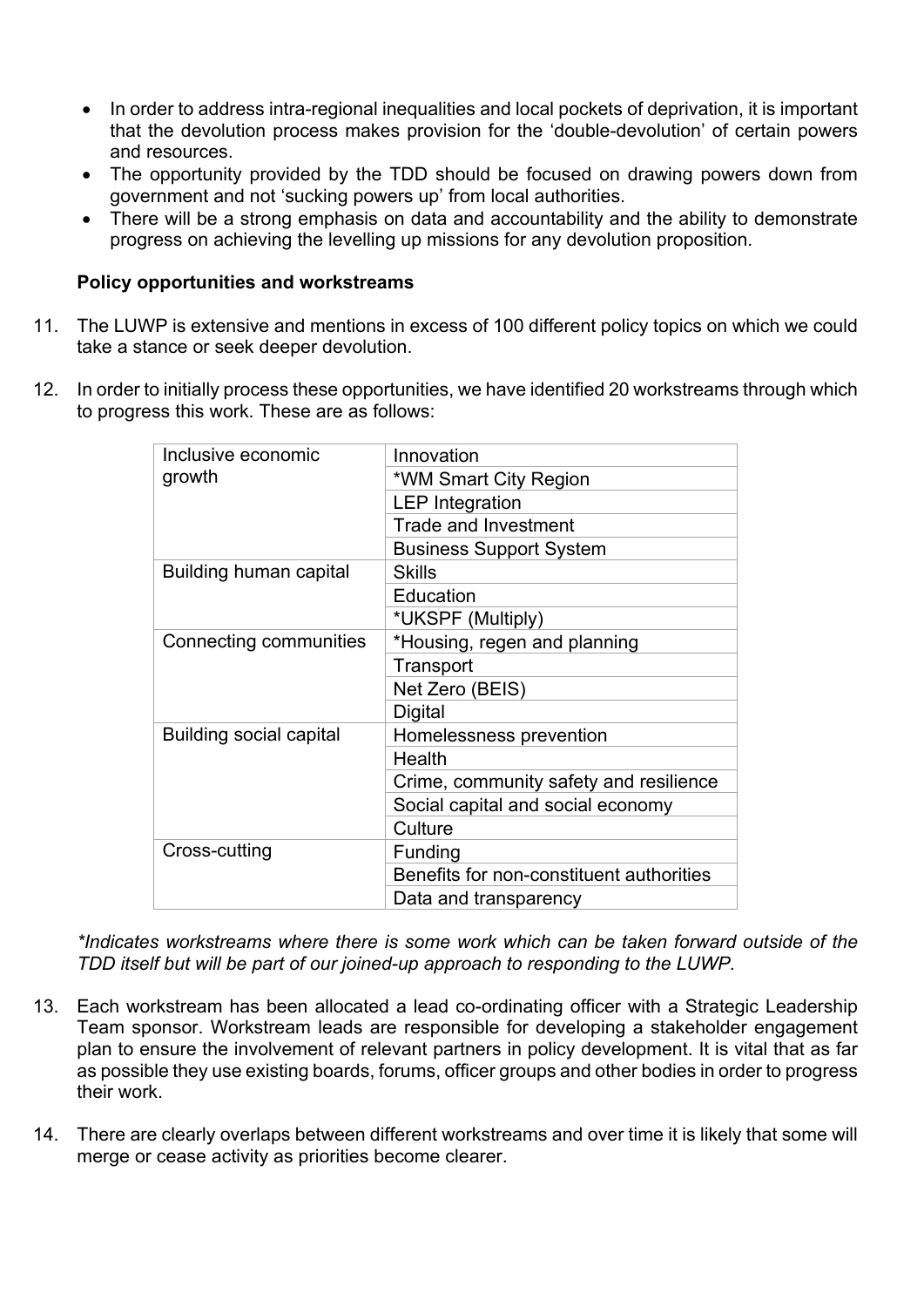## **Process and Negotiation Arrangements**

15. TDD negotiation arrangements will take place through a set of arrangements set out in the diagram below.



- 16. Thematic workstream discussions on key policy issues will take place using the existing thematic boards and other discussion forums. For example, matters concerning net zero will be discussed with the local authority Net Zero Directors officers' group, the Environment and Energy Board and, where appropriate, through the Net Zero Business Forum, the Energy Capital Partnership and WM Greener Together Forum. Workstream lead will also be responsible for leading bilateral discussion with government officials' relevant departments.
- 17. Workstream discussions and bilateral negotiations will be co-ordinated through a co-ordinating group in government and through Strategic Leadership Team and TDD Core Team in WMCA. These matters will be fed up through a Senior Local Authority Officers Group into a Devolution Strategy Group (see below).
- 18. As policy positions crystallise, they will come to the High Level Negotiating Team and to the WMCA Board as appropriate. When a composite TDD Proposition comes together it will be brought to the WMCA Board for approval. No final deal will be agreed without the endorsement of the WMCA Board. Given the lack of WMCA Board meetings during the pre-election period until May, it is proposed that we hold meetings of the Mayor and Portfolio Leads Liaison Meeting as required to update about the TDD process and discuss any immediate policy issues.
- 19. Devolution Strategy Group this group will be formed of the 7 Met Chief Execs, 1 Non-con Chief Exec, plus 2 WMCA Exec Directors. The DSG will be supported by a Senior LA Officers' Group.
- 20. High-level Negotiating Team this team will be led by the mayor together with up to 3 local authority leaders. On occasion the team may choose to invite private sector or other stakeholders to support their negotiations.
- 21. We are committed to working closely with non-constituent authorities to explore how a TDD might bring wider benefits to the West Midlands region. A Non-Con Chief Executive will be part of the Devolution Strategy Group and we expect non-constituent authorities to be part of all stakeholder engagement plans.